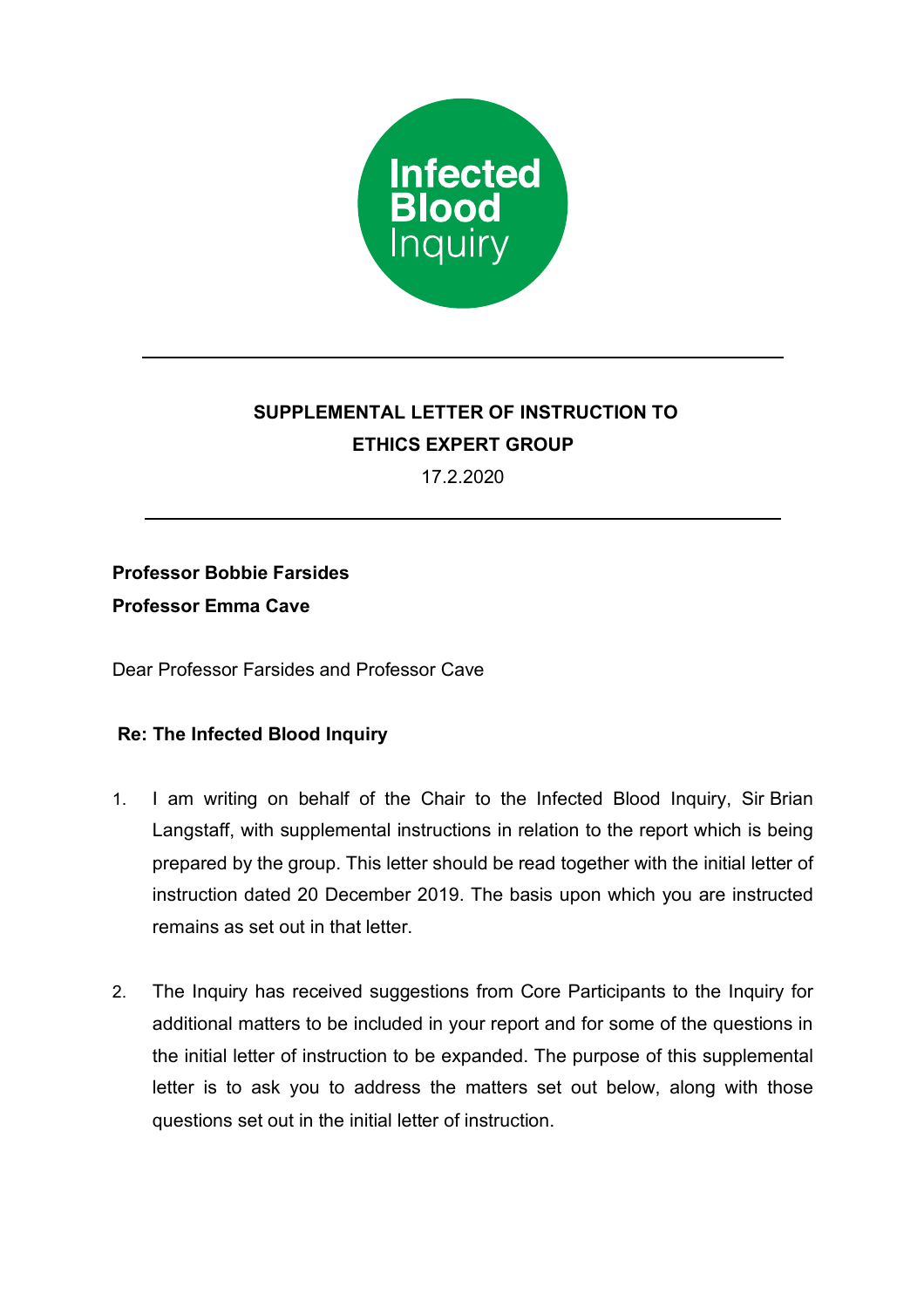- 3. As before, the topics and questions set out below are for the most part framed in broad terms, with the aim of allowing the group to approach them as it sees fit.
- 4. In paragraph 10 of the initial letter of instruction some of the allegations that had been made in the oral and written evidence were summarised. Some of the Core Participants have asked us to draw your attention to further allegations that have emerged from the evidence. These are set out in the following paragraph. We remind you that we are not asking you to comment on or express an opinion on the circumstances of any particular allegation or any particular individual. These examples are included here so that you can see the context within which some of the general ethical questions that we have posed to you arise.
- 5. Additional allegations that have emerged from the oral and written evidence (to be read with paragraph 10 of the initial letter of instruction) are:
	- a. People were not given sufficient information about continuing with existing treatment regimes (such as cryoprecipitate) and/or were not given the opportunity to continue with their existing treatment regimes.
	- b. People were not provided with the option of having no treatment in cases where their condition was mild and treatment was only needed on demand.
	- c. Sometimes the seriousness of HCV was downplayed, and people were not provided with information about its prognosis or potential complications. Some were told that it was less important or serious than other conditions (e.g. that they were more likely to die from smoking than HCV or were lucky they had not contracted HIV).
	- d. Sometimes people were told that HCV was extremely serious and would eventually cause liver disease and death, but were not given any information about timelines, treatment options, and how to manage the condition.
	- e. People were not given sufficient or any information about health complications arising from treatment for HCV, HBV or HIV, or about the effects of certain treatments on their existing health conditions.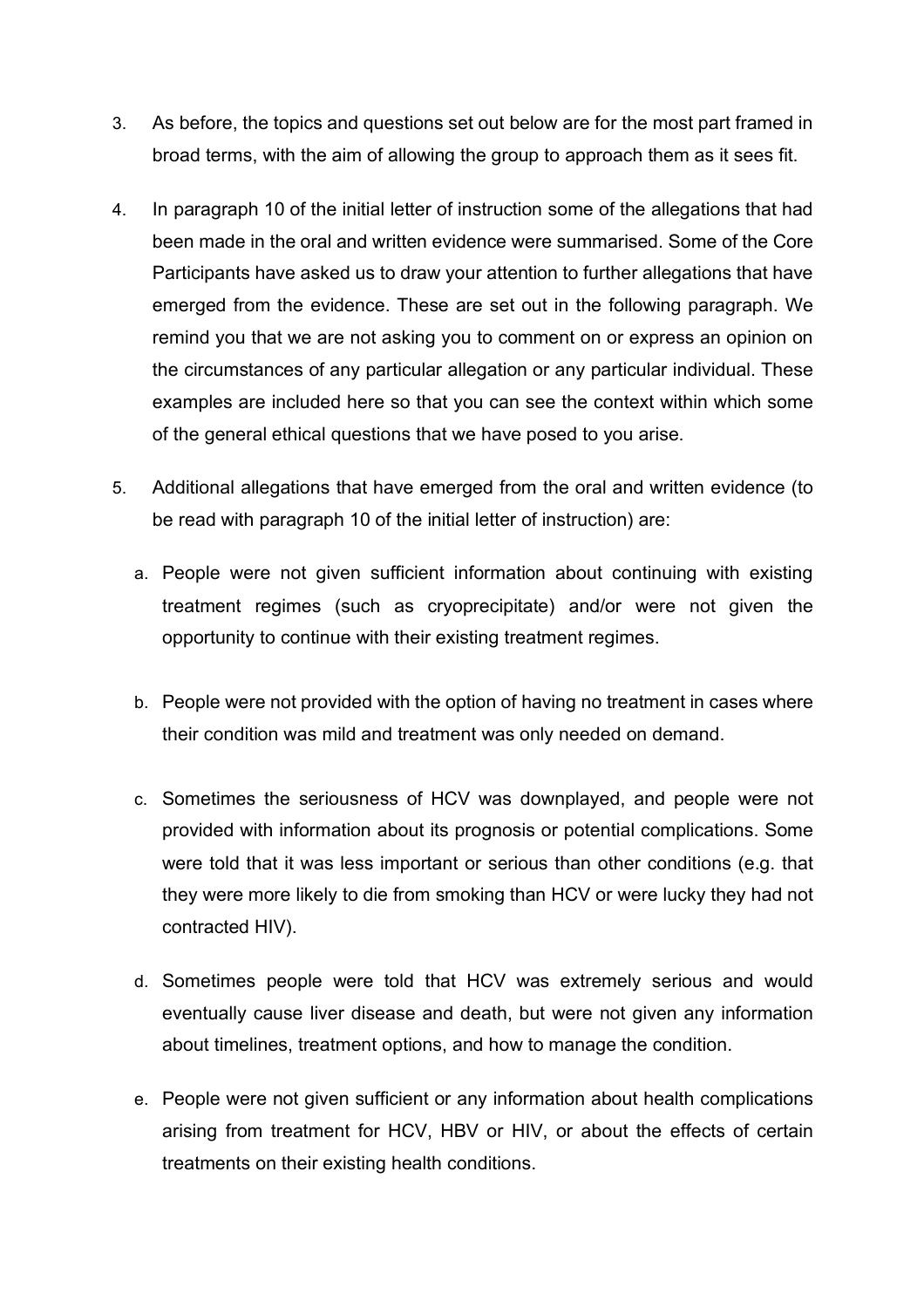- f. People were told of their infections in a way that suggested the clinician assumed they already knew about their infected status, when they did not.
- g. Please read paragraph 10(g) of the initial letter of instruction so that it includes the words 'and HCV' at the end.

#### **Supplemental instructions**

#### **General**

- 6. When answering questions in this letter of instruction and the initial letter of instruction please refer, to the extent that you consider appropriate, to any sources of international ethical principles set out in international codes and declarations that you consider relevant.
- 7. When answering question 19 of the initial letter of instruction (which asks you to identify the ethical principles and approaches that apply broadly to clinical decision-making and practice), please address what the ambit of medical ethics is and how medical ethics interact with the legal obligations of a clinician.
- 8. When answering question 20 of the initial letter of instruction (which asks about the principles of informed consent) please:
	- a. Consider in particular what information ought to be disclosed about the risks and benefits of existing, proposed and/or alternative treatments.
	- b. Set out the categories of information that a person would need to know and understand in order to give consent to treatment.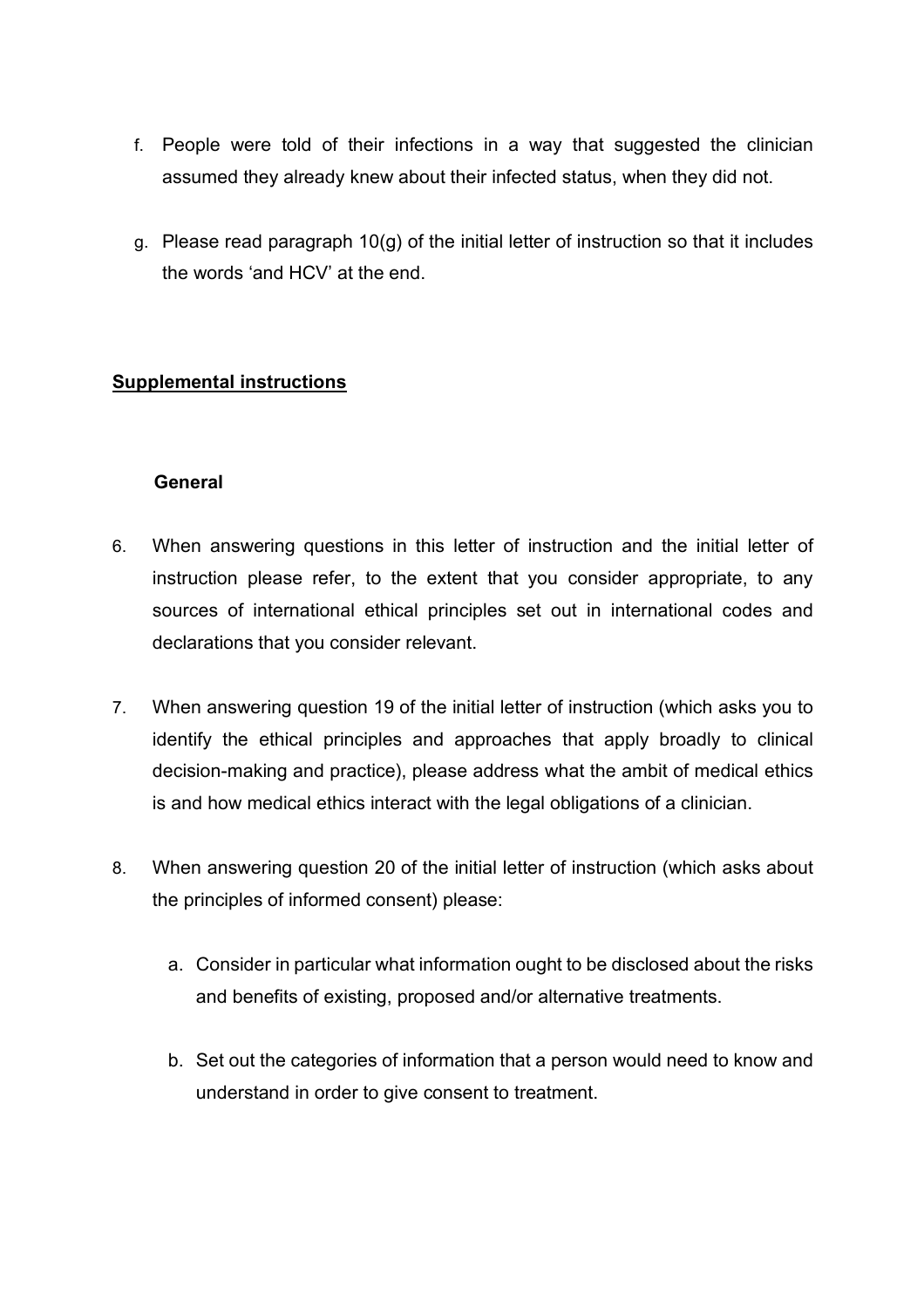- c. Consider whether a clinician is required to determine if a person has understood the information and is in a position to give informed consent.
- 9. When answering question 21 of the initial letter of instruction (which asks whether consent should always be expressly obtained) please consider how the patient's consent should be obtained and recorded.
- 10. When answering question 22 of the initial letter of instruction (which asks about the concept of implied consent) please also consider when, if ever, it is permissible for a clinician to rely on the concept of implied consent.
- 11. When answering question 23 of the initial letter of instruction (which asks whether it is acceptable to treat a person with capacity without their express and informed consent), please also consider whether it is ever acceptable to treat a child without their or their parent's express and informed consent.
- 12. When a patient is given treatment (such as a blood transfusion or the administration of blood products) in emergency circumstances, what ethical principles and obligations should guide the clinician's actions at the time of, and following, such treatment? Would this be different, and if so how, if a patient is unconscious or under general anaesthetic?

#### **Treatment**

- 13. When answering questions 24(a) and (b) of the initial letter of instruction (which ask about the factors that a clinician should consider when considering whether to offer treatment and how those factors should be weighed), please consider whether there is an ethical obligation or responsibility on the clinician to explain to the patient the factors that he/she has weighed and/or an obligation or responsibility to explain to the patient how he/she has weighed those factors.
- 14. When answering question 24(f) of the initial letter of instruction (which asks about the provision of information about the risks of a particular treatment):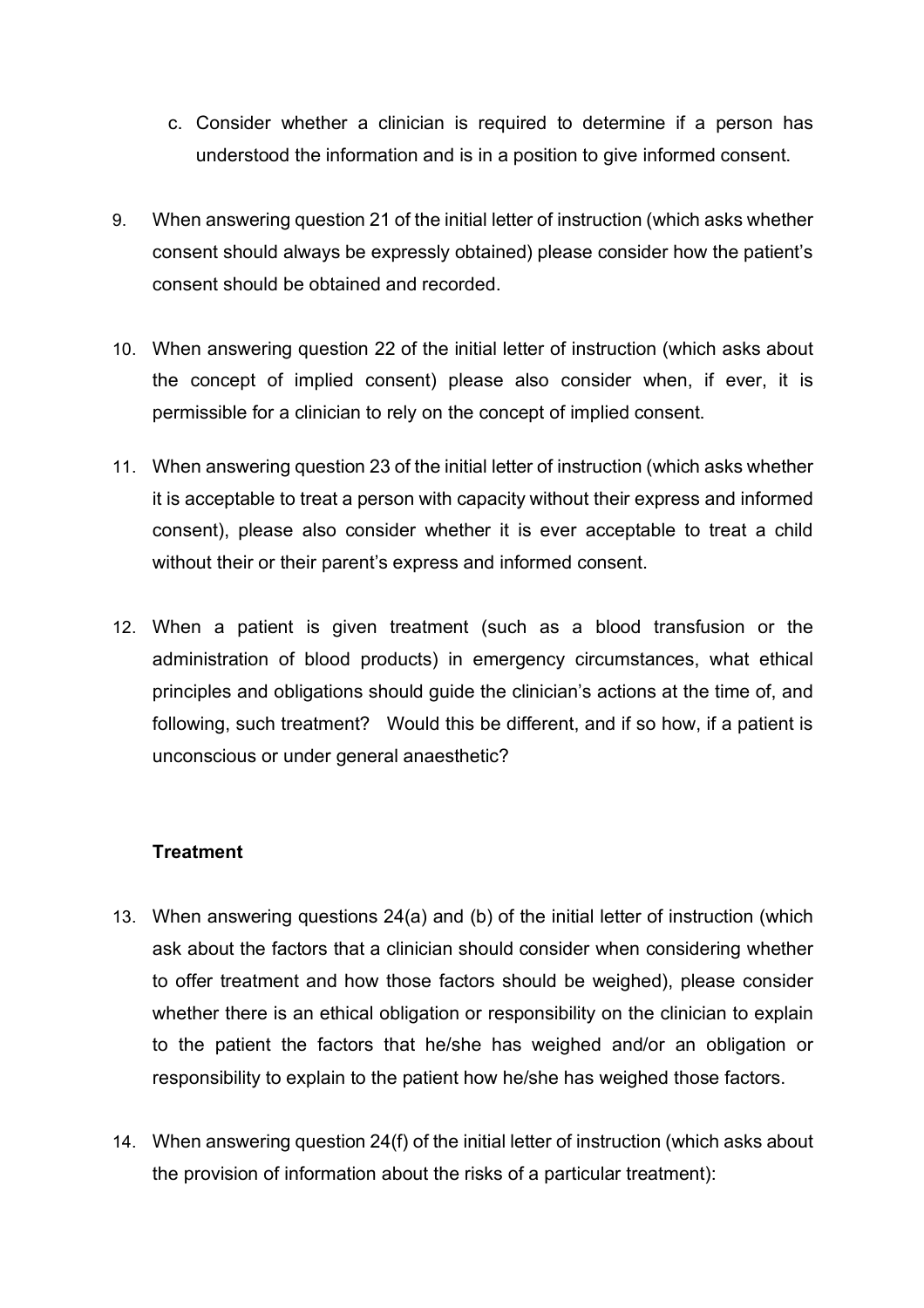- a. Please consider not only well-known and widely-accepted risks, but also risks that are beginning to be suspected or known as a result of developing medical and scientific understanding.
- b. Please consider whether, in circumstances where there is no reliable data to indicate that a product or treatment is safe, there is an ethical obligation to inform the patient of this.
- 15. When answering question 24(h) of the initial letter of instruction (which asks about the clinician's obligation to inform a patient of possible side-effects or complications of treatment), please also consider what obligation or responsibility a clinician has to offer other treatment or medication to mitigate such side-effects or complications.
- 16. Is there an ethical obligation or responsibility on clinicians to share information they have about the risks and benefits of products or treatments, with professional colleagues?
- 17. Is there an ethical obligation or responsibility on clinicians to keep themselves informed and up-to-date with current knowledge relating to the risks and benefits of products or treatments they are prescribing?

### **Testing for infection**

- 18. When answering question 25 of the initial letter of instruction (which asks about the ethical principles informing the approach to testing a patient for infection), please also consider the following:
	- a. In what circumstances should the clinician give advice about the testing of spouses, partners and others?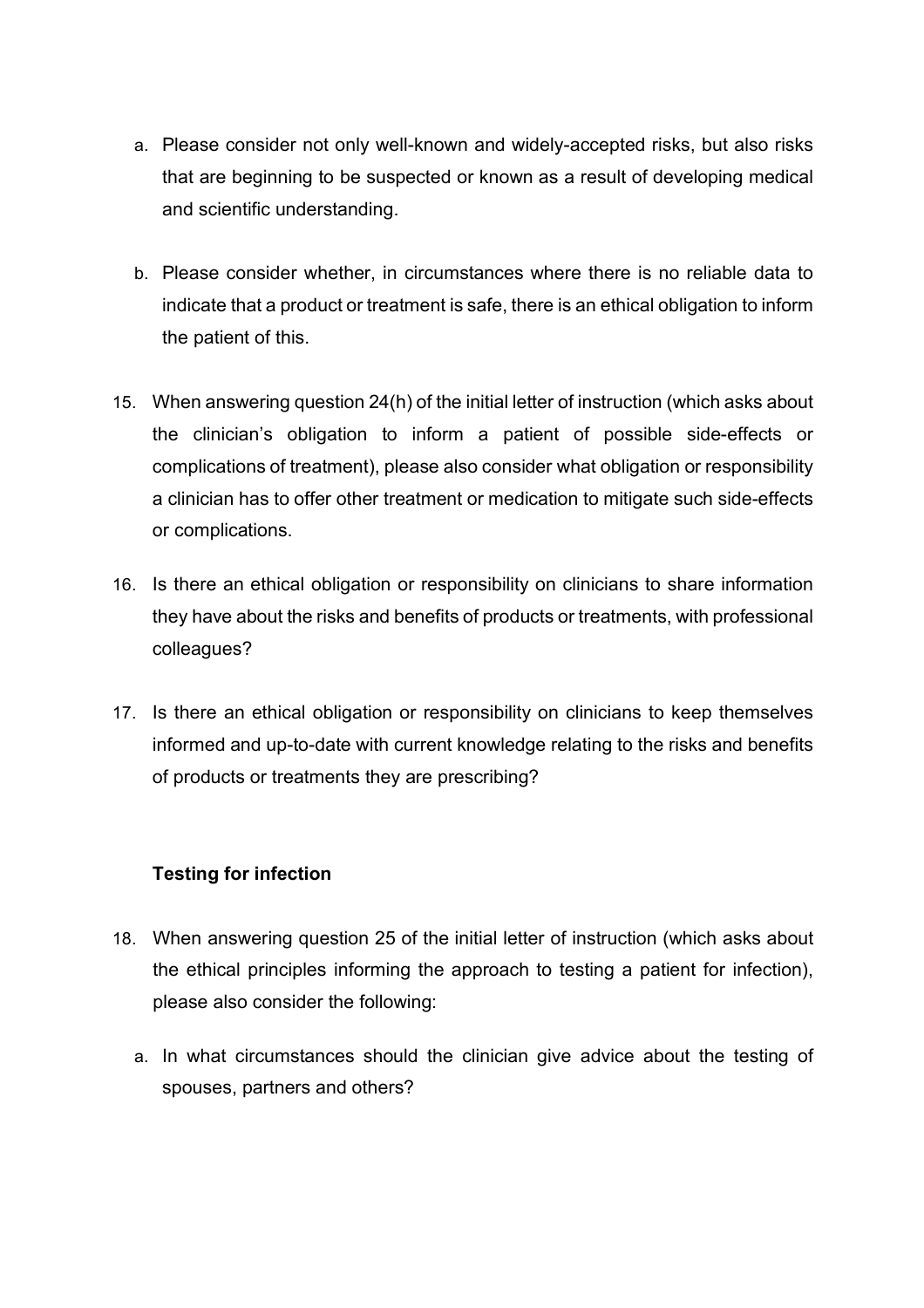- b. Are there any circumstances in which it is ethical for a clinician to take blood from a patient (with capacity) without the patient (or, in the case of a child, the parent) being informed about what it is being taken for?
- c. Are there any circumstances in which it is ethical for a patient's test results to be shared with any third party without the consent of the patient (or, in the case of a child, the parent)?
- d. Is there an ethical obligation on clinicians to offer pre-test counselling to patients and if so in what broad circumstances?
- 19. When answering question 25(j) of the initial letter of instruction, please also consider whether (and if so why) it makes a difference if the patient is an adult or a child, and whether (and if so why) the patient's existing state of health makes a difference.

### **Informing people of infections**

- 20. When answering questions 26 and 27 of the initial letter of instruction (which ask about ethical principles informing the approach to telling patients that they have been infected with a serious disease), please read 'serious disease' as incorporating potentially serious diseases or infections.
- 21. Does it make a difference, and if so what, to your answers to question 26 if the disease or infection is understood by the clinician to be less serious or relatively minor?
- 22. When answering question 26(a) of the initial letter of instruction (which asks what obligation or responsibility the clinician has to inform the patient of their diagnosis) please also address with what speed or urgency the clinician should inform the patient of the diagnosis.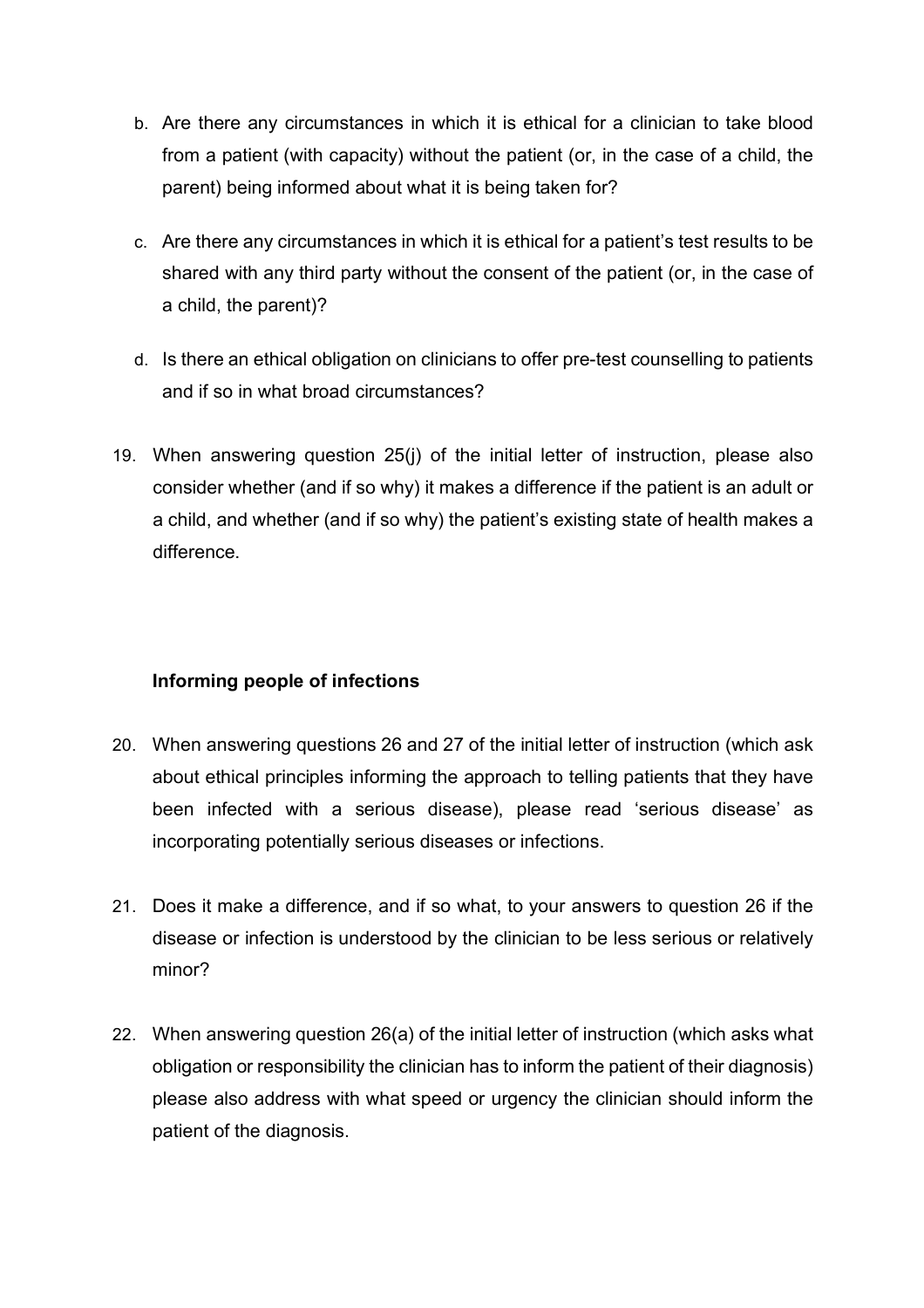- 23. When answering question 27 of the initial letter of instruction please consider whether it makes a difference if the disease is an infectious one.
- 24. If a patient is told that they have been or may have been exposed to the risk of a serious disease for which there is no diagnostic test, what categories of information, in broad terms, should be provided to them?
- 25. Is there an ethical obligation or responsibility on a clinician to advise a person who has contracted an infectious disease, of the risks of infecting others such as family and friends?
- 26. What ethical principles should inform the approach a clinician should take to answering reasonable questions from a patient about how they became infected and about their previous treatment? Please set out in broad terms the kind of information a clinician should provide to a patient in such circumstances.

### **Research**

27. When answering question 30(d) in the initial letter of instruction (which asks whether there is an obligation to tell a patient that information is being provided to others for research or other purposes), please also consider whether there is a duty to seek the person's consent for information about them to be shared for research, monitoring or public health purposes.

### **Other**

28. When answering question 31 in the initial letter of instruction (which asks about the obligation or responsibility to intervene or take action when a clinician becomes aware of conduct such as that described in paragraph 10 of the initial letter):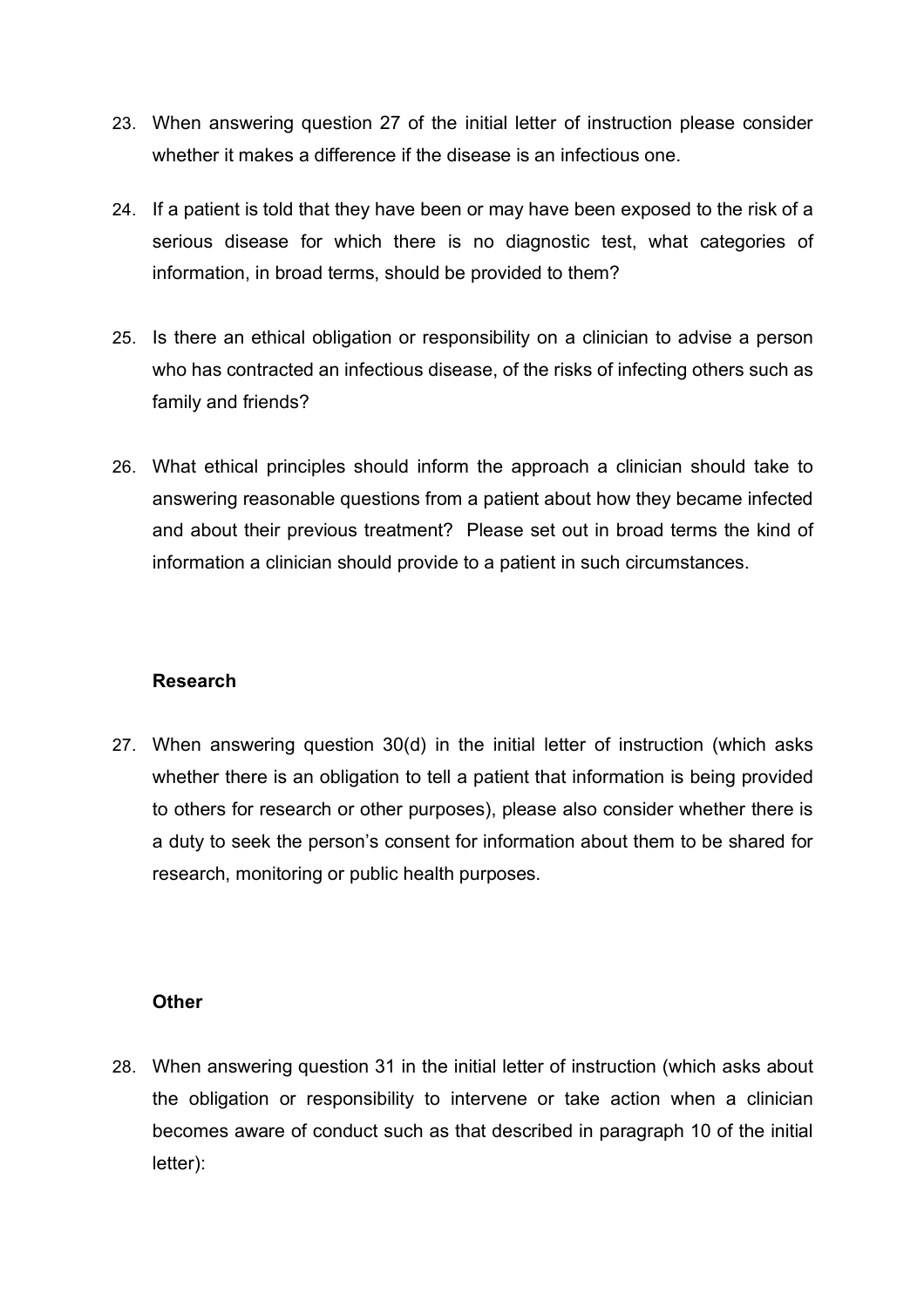- a. Please consider what obligation or responsibility the clinician has from an ethical perspective to report such conduct to others.
- b. In the event that there is a duty to intervene, act or report to others, please set out in broad terms the steps that should be taken, who should be notified and whether there is an obligation or responsibility from an ethical perspective to inform the patient and/or the patient's family of the steps taken.
- 29. When answering question 32 in the initial letter of instruction (which asks about the role of openness and candour in clinical decision-making and practice), please consider what obligation or responsibility a clinician has from an ethical perspective to notify patients of any errors, adverse events and/or wrongdoing that have occurred during the course of the patient's care.
- 30. What ethical principles should inform the approach to the recording of information on a person's medical record? In particular:
	- a. In broad terms what kind of information should be recorded?
	- b. Are there any circumstances (and if so, what) in which it is ethical to record information about a person's infective status, diagnosis, or exposure to testing, research or treatment, that has not been shared with the patient?
	- c. Is it appropriate that visible signs/labels/stickers (e.g. stating "Biohazard") are placed on an infected person's medical record signposting their infective status? How should a clinician balance the need to maintain patient confidentiality with the need to ensure proper safety precautions are taken?
	- d. Is it ever permissible (and if so in what circumstances) for a medical professional to keep notes or records in respect of a patient which are not included in the patient's health record?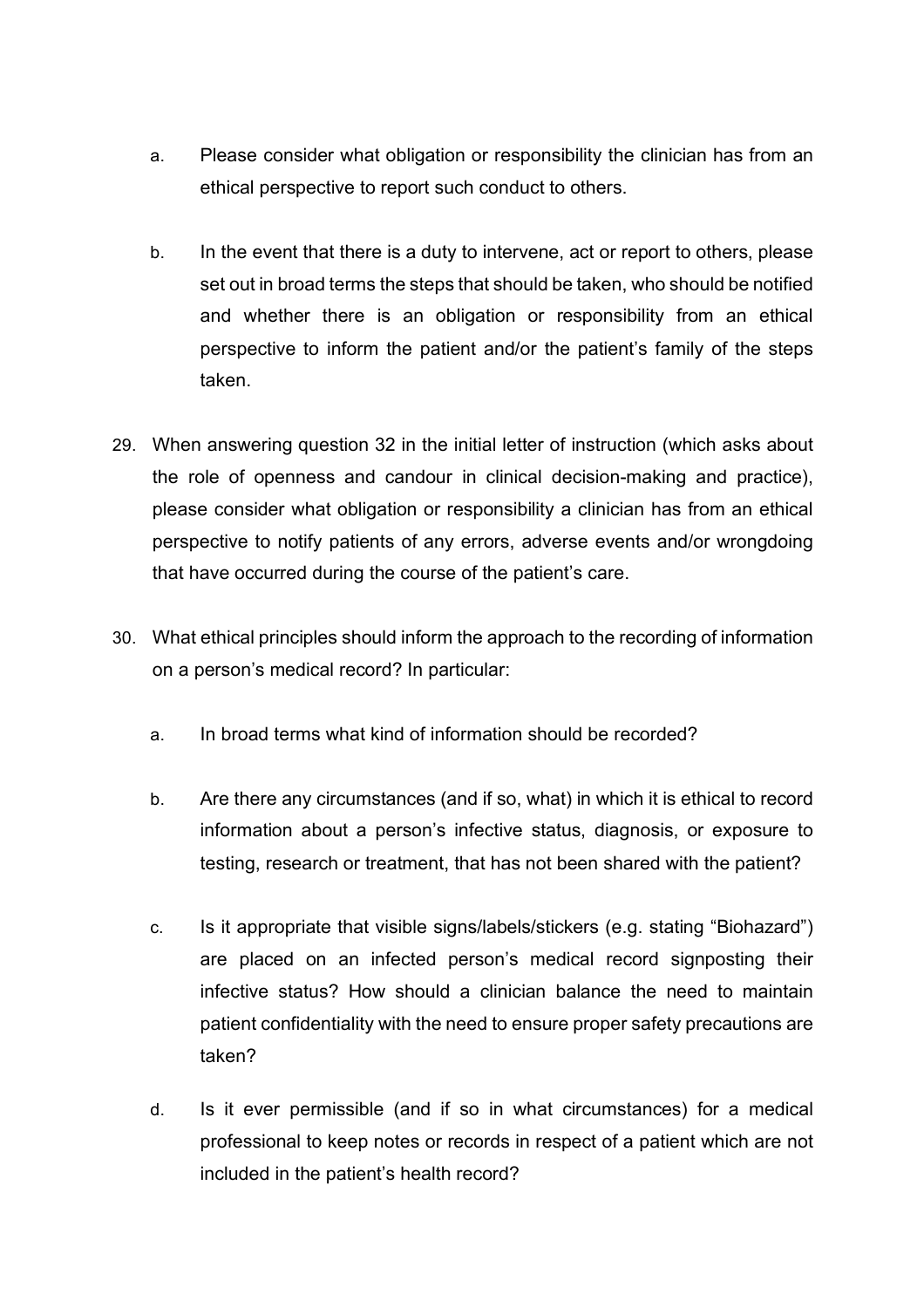- 31. What ethical principles should inform the approach to the disclosure by clinicians of any commercial relationship with, or any remuneration, support or assistance received from, suppliers of products or treatments used by the clinician? In particular, is there an obligation to disclose this information, if so, to whom, when does this obligation arise, and what information in broad terms should be disclosed?
- 32. What ethical principles should inform or guide medical professionals involved in the collection of blood?

#### **Further information**

- 33. Paragraph 15 of the initial letter of instruction asks you to express your opinion from today's perspective while describing any changes or developments to the ethical principles or approaches which you identify over time. You are being asked to set out the ethical principles and standards that are relevant to the questions posed in the letters of instruction and it is understood that you will do so largely from a modern perspective. If you are able to provide an annotated timeline outlining how standards and principles have changed over time, please do so; if you have observations to make (based on your expertise) about the landscape in which clinicians were operating in earlier decades, please include them – but the Chair does not expect you to go beyond the limits of your collective expertise and you should offer a historic perspective only to the extent that you feel able to do so.
- 34. I append to this letter a list of the materials which you have requested and which the Inquiry has supplied to the group.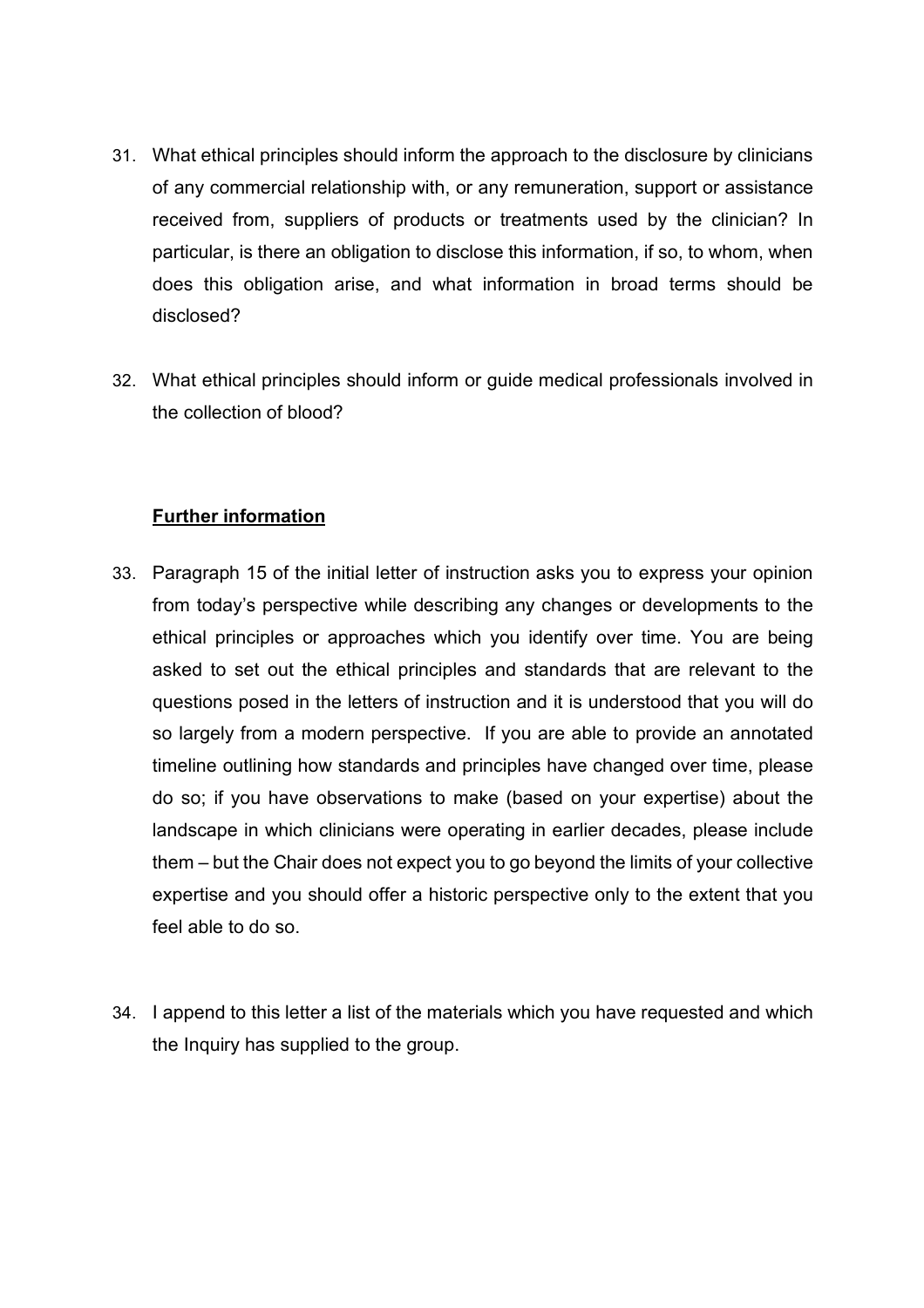- 35. As I have indicated in the previous letter of instruction, if you feel that it is appropriate, please write to me if you consider that the questions or topics should be amended or changed.
- 36. May I thank you and the other group members once again for agreeing to assist the Inquiry. I am pleased that Ian Kerridge is able to join the group. If there is anything that I can do to assist or there are any aspects of these instructions that you would like to clarify then please do not hesitate to contact me.

Yours Sincerely,

Poere Premier

Moore Flannery Infected Blood Inquiry, Secretariat.